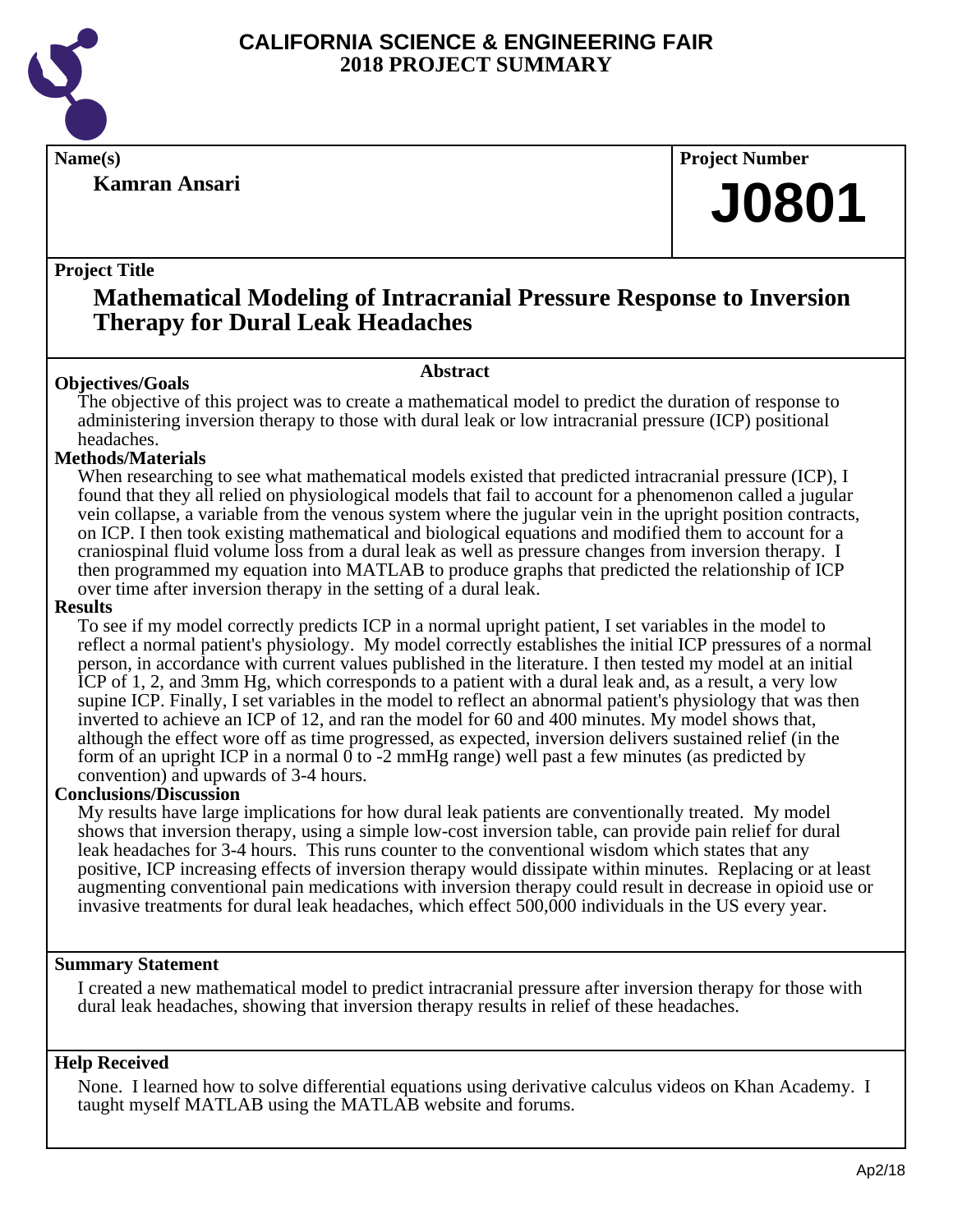

**Sriram V. Bhimaraju**

**Name(s) Project Number**

# **J0802**

# **Project Title**

# **Low-Cost Archery Assistant with an Interface for the Visually Impaired**

# **Objectives/Goals**

**Abstract**

Archery coaches use verbal communication and visual demonstrations to provide feedback to archers. This needs to be available to them in real-time and as an exact science in practice time, so the archer can learn perfectly. The engineering goal of my project is to provide a low-cost archery assistant for sighted and visually impaired users that provides real-time form corrections, draw length adjustments, and bow positioning for optimal launch angle, to ensure accuracy during practice.

# **Methods/Materials**

During bow calibration, readings for optimal form and draw lengths were taken with a spring scale and tape measure and mapped to the readings of the flex sensors on the bow limbs sent by Arduino. Hooke's law graph was drawn, Spring's constant measured, potential energy, kinetic energy and arrow velocity calculated. During game time, the wind speed was obtained using an anemometer, drag on the arrow computed and Euler's rule used to calculate the final travel of the arrow. The App then computed the optimal launch angle to hit the target board, correlated the real-time flex sensor values and phone accelerometer values against values noted during bow calibration, to give audible and visual corrections during shooting by an archer for better aiming at the target.

# **Results**

I evaluated my app with a toy, medium and professional bows. The data generated by flex sensors in real-time is correlated with optimal draw length of the three bows determined during calibration. Based on data from flex sensors, accelerometer & anemometer, my app accurately calculated the desired draw length and angle to hit the target in a consistent way. The voice instructions were clear to aim the shots even when I blind-folded myself. My tool met the objective of incorporating my coach's guidance as scientifically calculated real-time feedback to effectively improve my game.

# **Conclusions/Discussion**

I validated my project with Perkins & Texas schools for the blind, Professor Ting in the Vision Program at SFSU and with archery coaches for its effectiveness as a low-cost scientific tool to incorporate feedback during practice. In future I would like to incorporate target board scoring with image analysis so the game can be recorded, and blind people can know the score easily. As more users use my system, I would like to get more training data, to better my machine learning models for even better predictions in determining the accuracy of a shot.

# **Summary Statement**

Created a low-cost archery assistant App for sighted & visually impaired archers that incorporates data from sensors to scientifically provide real-time, accurate feedback during practice for improved training.

# **Help Received**

I designed and built the archery assistant myself. Learned Physics and Swift programming from my sister. Used BigML website to create models for accurate predictions and to evaluate results. Conducted all testing with arrows/target boards only in archery ranges under the supervision of my dad.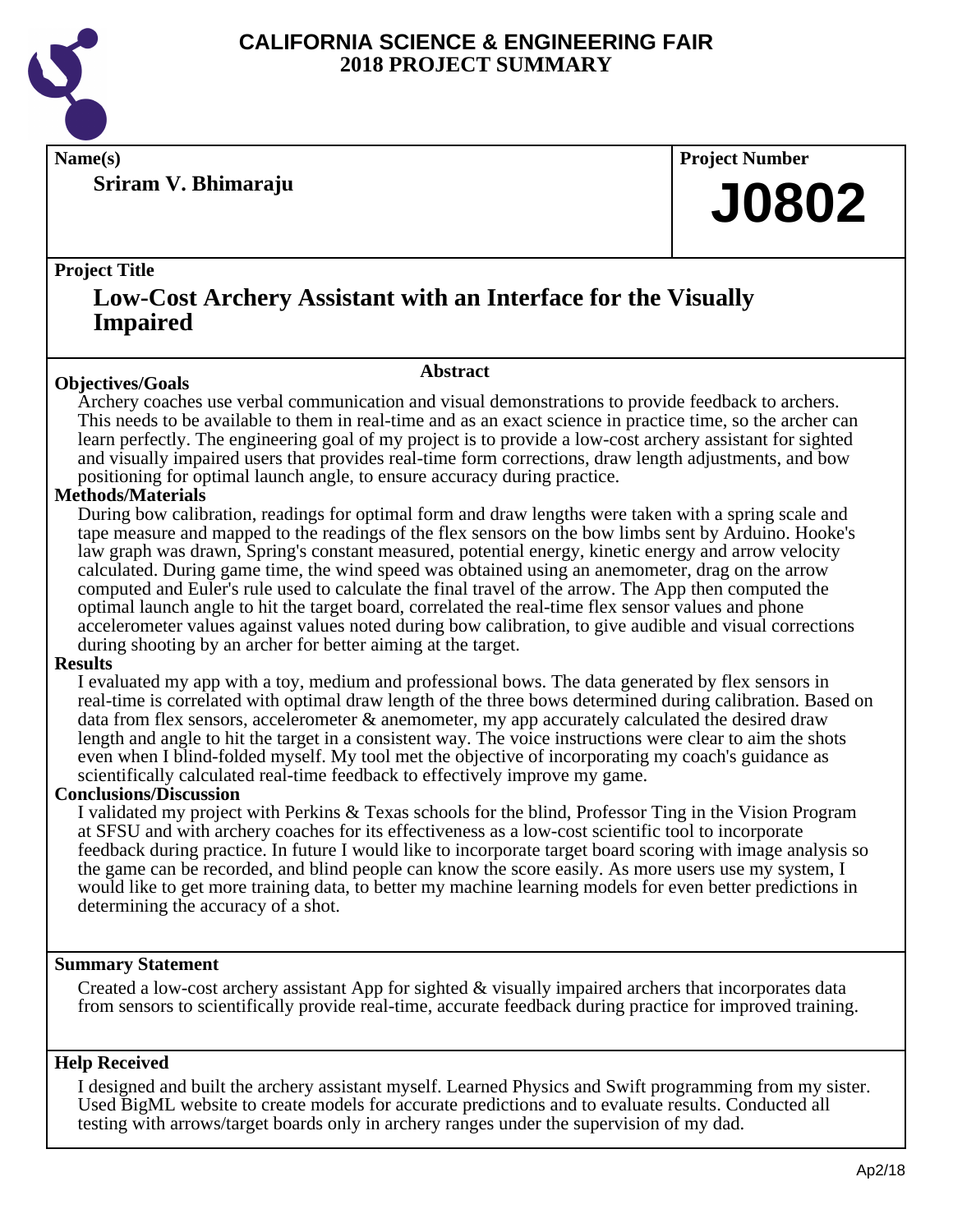

**Iliana Close; Keira Swei**

**Name(s) Project Number**

# **J0803**

# **Project Title**

# **Automated Feature Detection for Diagnosing Neurodegenerative Diseases**

**Abstract**

# **Objectives/Goals**

The objective of this project was to determine if feature detection algorithms could identify neurodegenerative lesions in brain MRIs. Neurodegenerative lesions, including those found in patients diagnosed with Langerhans Cell Histiocytosis (LCH), are frequently missed through visual inspection of brain MRIs due to their low signal intensity. Furthermore, the detection process is difficult due to the high diversity of lesions and the similarity with normal tissue. By separating the brain into distinct regions, subtle changes in intensity between adjacent pixels in the image can be enhanced and used to identify lesions.

# **Methods/Materials**

Brain MRI data were acquired from parents of patients that are members of a closed histiocytosis group on Facebook. A database of 107 reported cases of histiocytosis was compiled; of these, 27 separate brain MRIs were obtained from 13 patients. Two types of software were used to analyze the MRIs, including OsiriX for initial viewing and storage, and MATrix LABoratory (MATLAB) for feature/lesion identification and extraction. The algorithm that was developed was called Signal Characterization for Neurodegenerative Lesions (SCANL).

# **Results**

Using SCANL, neurodegenerative lesions were detected in the cerebellum of 13 of the 14 MRIs previously identified by neuroradiologists, which is a 92.9% success rate. Furthermore, SCANL identified neurodegenerative lesions in an additional 3 patients (5 MRIs) from the Clean Scans group. Successful identification of lesions was independent of the magnetic field strength of the MRI machine and the size of the lesion, but dependent upon the intensity of the background cerebellum.

# **Conclusions/Discussion**

SCANL was able to identify 92.9% of lesions previously found by neuroradiologists and lesions in an additional 5 MRIs from 3 patients who were previously told their scans were clean; 2 of these patients, after additional review by their oncologists, have now received independent verification of neurodegenerative changes. Based on these results, we recommend that doctors include SCANL (or feature detection algorithms) as part of the neuroradiology review of brain MRIs.

# **Summary Statement**

We developed an automated feature detection algorithm to find neurodegenerative lesions in brain MRIs.

# **Help Received**

My mother taught me how to code.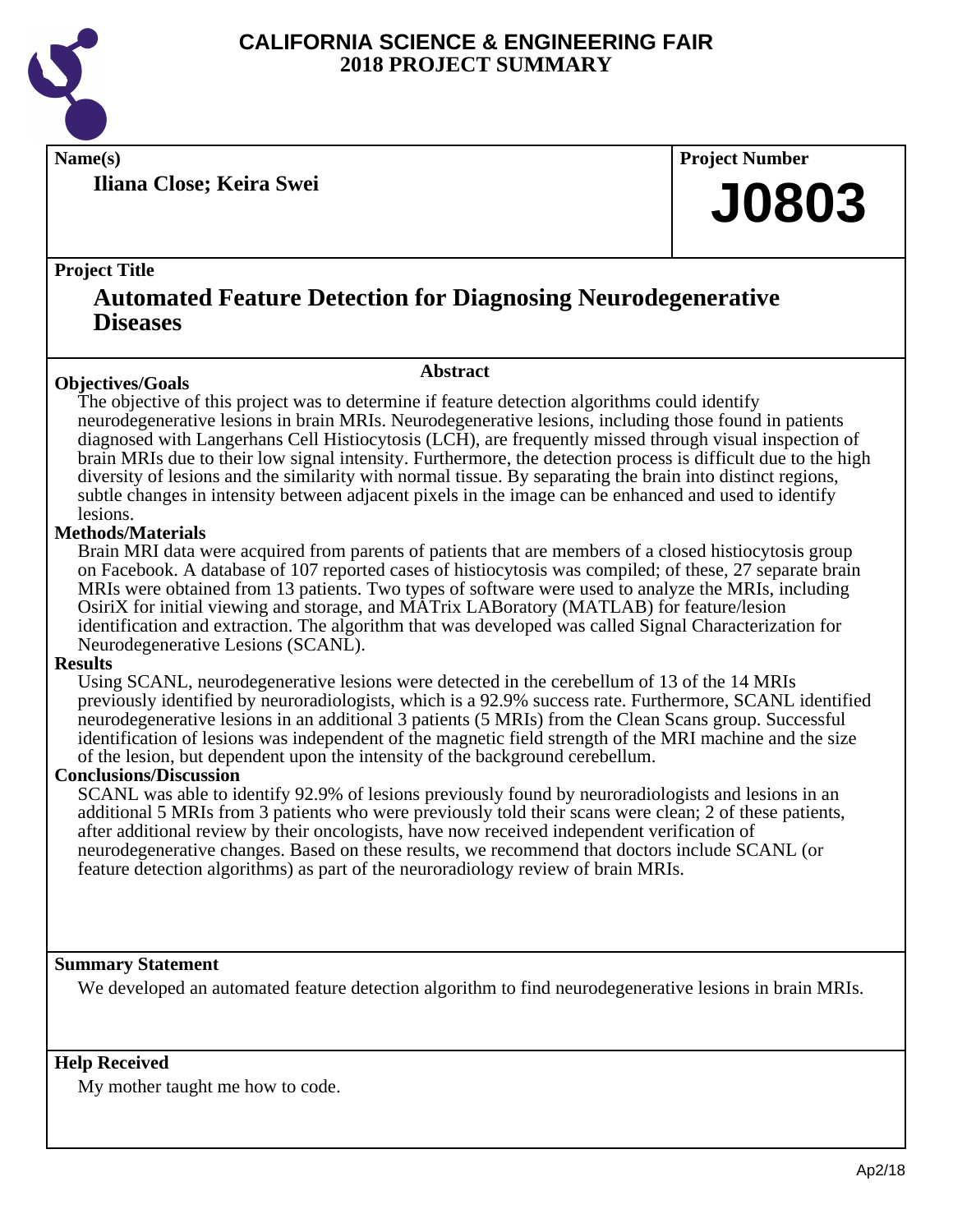

**Name(s) Project Number**

**John Benedict A. Estrada**

**Project Title**

# **Comparison of Plant Chlorophyll Measurement Utilizing a Ground SPAD Meter vs. a Low Altitude Multispectral Camera**

# **Abstract**

Measuring the chlorophyll content using a SPAD meter is tedious, laborious, expensive, and can potentially spread pests and diseases in the field. The aim of this study is to systematically obtain quantitative data to compare the efficacy of multispectral imaging techniques with ground-based SPAD meter readings and see if the vegetation indices obtained through small UAS photogrammetry correlate well with the standard ground-based chlorophyll measurement.

# **Methods/Materials**

**Objectives/Goals**

A field experiment on different N-fertilizer rates on Broccoli plants (Brassica oleracea cv. Marathon) was used in this study. A small unmanned aircraft system (UAS), commonly called a drone with a GPS-enabled multispectral camera was built. The UAS was flown autonomously at a low altitude (100 feet) and light reflectance values from the broccoli plants were recorded. These were used to calculate the vegetation indices: GNDVI, NDVI and CVI. The chlorophyll content of the broccoli plants on the ground were also measured using a standard SPAD 502 meter on the same day the images were taken. The vegetation indices were compared to SPAD measurements using regression analysis.

# **Results**

The regression analysis showed that there are strong positive linear correlations between GNDVI, NDVI, and CVI with the SPAD readings. GNDVI, however, had the highest correlation  $(R2 = 0.92)$  compared to the other vegetation indices, NDVI and CVI, with R2 values of 0.74 and 0.7 respectively.

# **Conclusions/Discussion**

This study showed that all three vegetation indices obtained using a UAS mounted camera and the technique developed in this study to exclude the soil pixels from plant pixels can reliably estimate the chlorophyll content in broccoli plants. It has the advantage of speed in obtaining measurements over large areas and avoids the potential spread of pests and diseases. By knowing the estimated chlorophyll content of the plants, farmers will know when and where it is necessary, and how much fertilizer to apply which can save money and protect our environment by avoiding ground water contamination.

# **Summary Statement**

This project showed that a drone-mounted multispectral camera to calculate vegetation indices is as effective as a standard SPAD meter in measuring the chlorophyll content of broccoli plants.

# **Help Received**

Dave Goorahoo, Ph.D., California State University - Fresno

**J0804**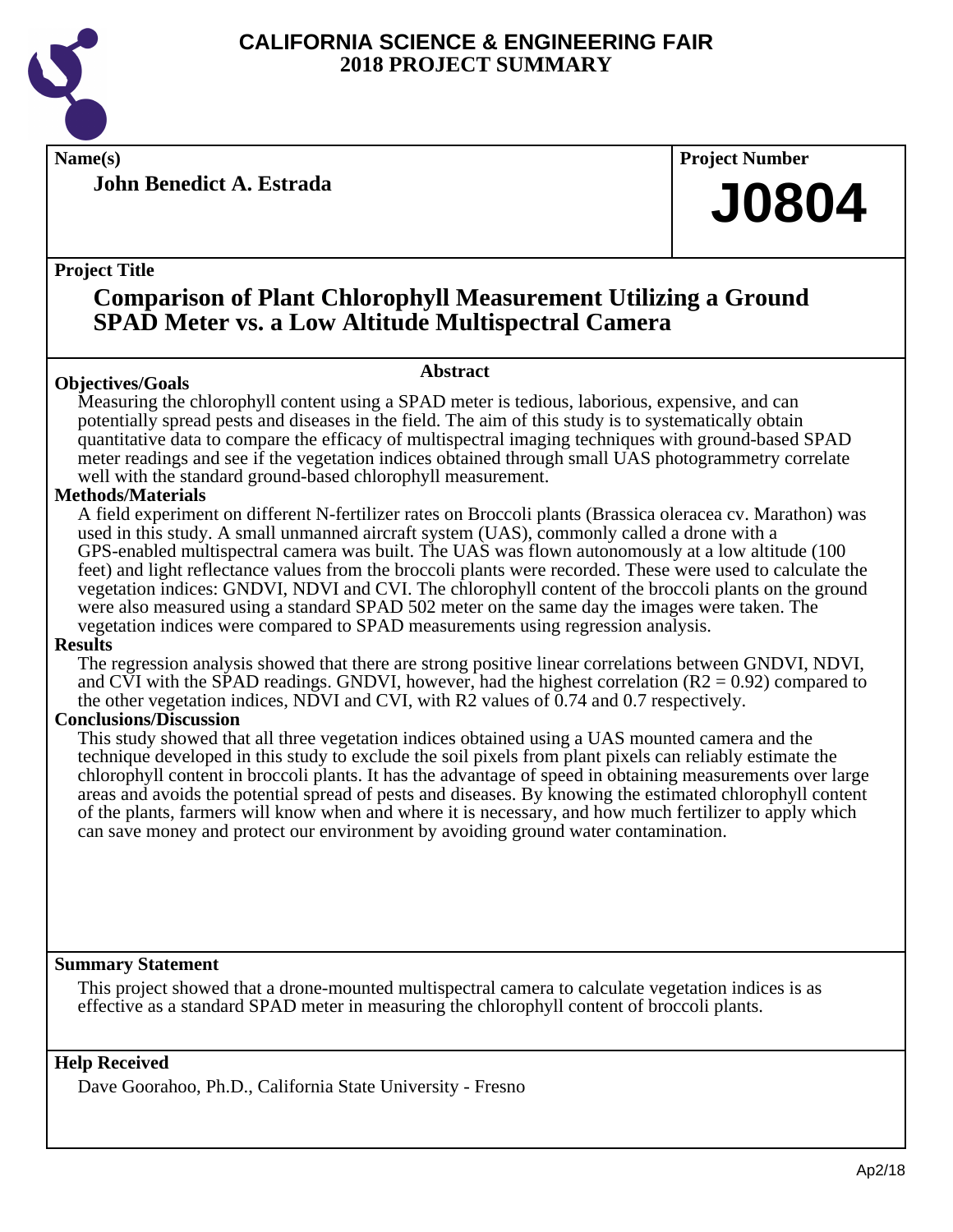

# **Lou Fowler**

**Name(s) Project Number**

# **J0805**

# **Project Title**

# **The Creation of a Hardy-Weinberg Calculator for Five Alleles Utilizing Python Coding Language**

# **Abstract**

**Objectives/Goals** The objective of this project is to create a pair of calculators for the Hardy-Weinberg equations using Python coding language.

# **Methods/Materials**

A computer and Python coding software were used in this project.

#### **Results**

This project was successfully completed. The calculators developed in this project enable the user to calculate the genotype and allele frequencies in a population with up to five alleles. These are the only Hardy-Weinberg equations calculators that can calculate from genotype to allele frequency.

# **Conclusions/Discussion**

The goal of this project was to create a pair of calculators for the Hardy-Weinberg equations. The goal was achieved in this project. This project improves upon existing versions by allowing the user to calculate allele and genotype frequencies for a multi-allele gene. The Hardy-Weinberg equations are an inexpensive and noninvasive means of determining the frequency of a genetic disease in a given population. These calculators can also be used to easily calculate the frequency of other health-related genotypes. For example, the frequencies of blood types in a population can be found with these calculators. This is critical information for hospitals and blood banks. The function of these calculators is especially important with the growing understanding of the influence of genetics on health.

# **Summary Statement**

I created a pair of calculators for the Hardy-Weinberg equations that can calculate both allele and genotype frequency in a population using up to five alleles.

# **Help Received**

I did internet research on Python coding. I based my work on previous work done on programming quadratic equations. I was mentored by Tyler Sutterley, a software engineer. I wrote my own code and did all of my work at school or at home.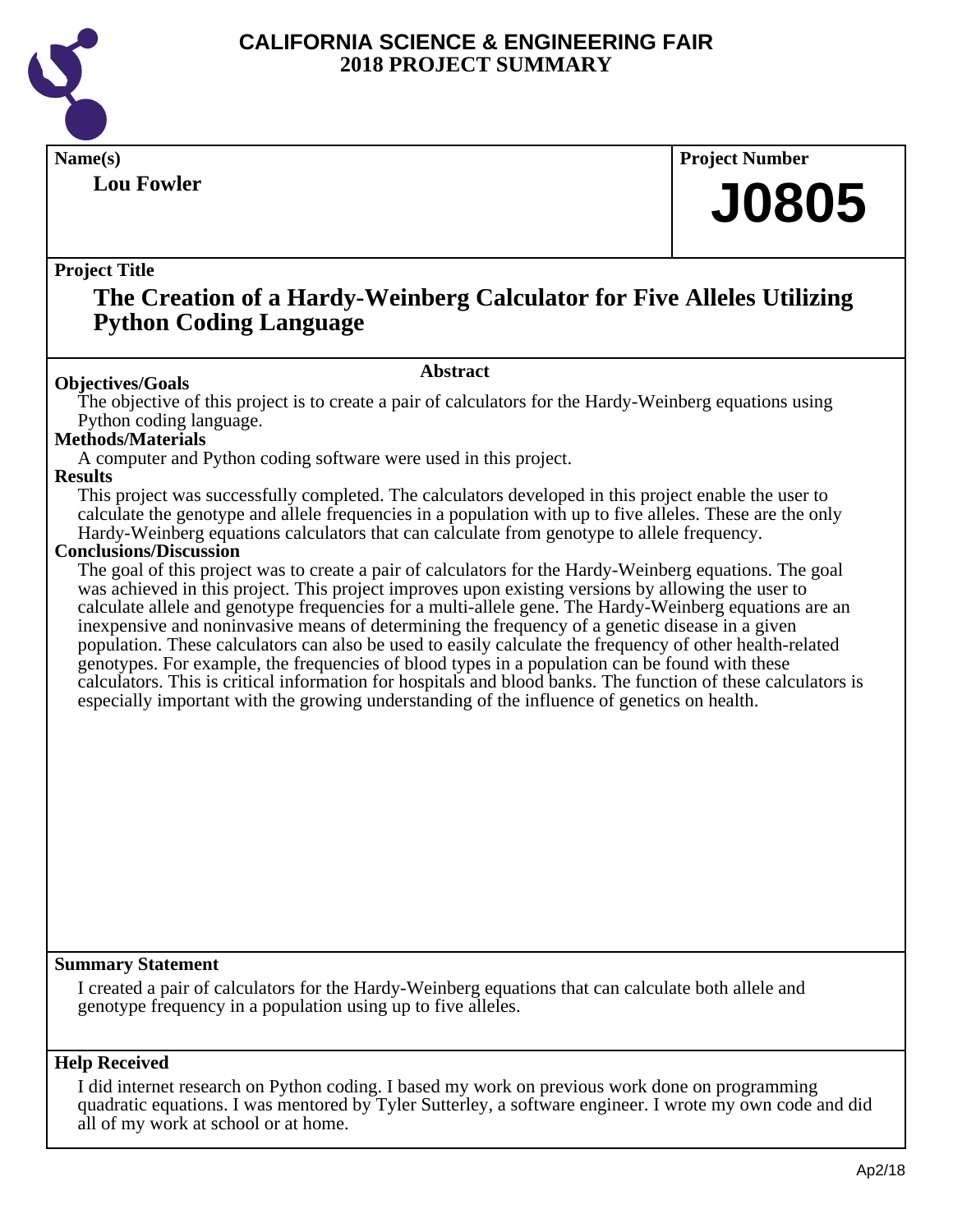

**Saurav S. Gandhi**

**Name(s) Project Number**

# **J0806**

# **Project Title**

# **Eye Track: An Indoor Navigation System for the Visually Impaired**

**Abstract**

# **Objectives/Goals**

Most individuals can't detect physical obstacles and avoid them. For example, if a table is blocking one's path, most people would walk around it to get to the other side. But unfortunately, visually impaired people don't have this ability. This project focuses on creating a wearable, assistive technology, for the visually impaired, that allows them to navigate their indoor surroundings.

# **Methods/Materials**

There have been many attempts to solve this problem with the use of sensors, vibrotactile and voice feedback, computer vision cameras, and RFID technology. The Eye-Track was created using a cheap computer vision camera (cmuCam5 Pixy Cam), vibration motors for vibrotactile feedback, and a fanny pack. This camera is capable of recording color signatures of objects and detects pre-programmed obstacles, by its hue. The Eye-Track was programmed to vibrate left or right, depending on the placement of the obstacle in the camera's field of vision, to aid the user in avoiding the obstacle. Eye-Track also incorporates an emergency button connected to the user's phone via Bluetooth, to contact a family member via SMS in case of an emergency.

# **Results**

This product was tested in an obstacle course for the blindfolded user to walk through. The test criteria were based off on whether the user was able to identify the obstacle, avoid the obstacle, reach the destination, and make it through the obstacle course without touching a single obstacle. The success (%) was calculated for one, two and three obstacles. In summary, the "Eye-Track" product was 87.5% successful with one obstacle, 85% successful with two obstacles, and 72.5% successful with three obstacles.

# **Conclusions/Discussion**

In conclusion, the success percentage decreased as the number of obstacles increased. A more sophisticated computer vision camera, with the ability to store more signatures and calculate depth would further this product. Additionally, there were numerous qualitative learnings related to the pace of walking, the distance between objects, and external light conditions. Improving these components could make the Eye-Track safer, and more apt for mass production.

# **Summary Statement**

A wearable computer vision based indoor navigation system, for the visually impaired.

# **Help Received**

I received help from my teacher, Ms. Scilingo who was my advisor for this project and guided my thinking as I developed the initial design of the wearable. She provided feedback on the multiple options I was considering. I also received help from my parents in funding the project, and providing support as I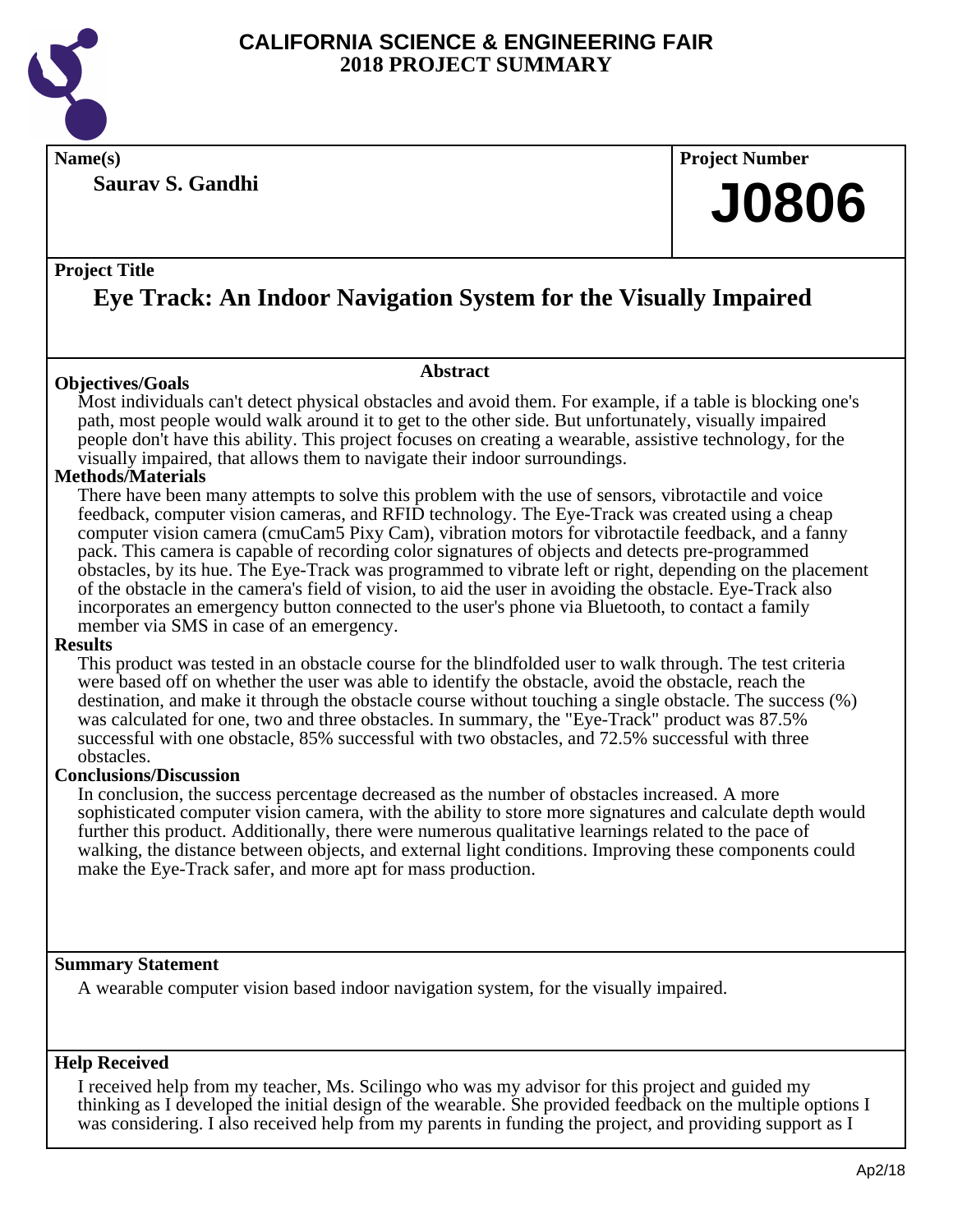

**Name(s) Project Number**

**Madalynn L. Hein**

# **J0807**

# **Project Title**

# **Animated Storytelling with Alice 3 Programming**

# **Objectives/Goals**

The purpose of this project is to learn to create animation using the Alice 3 programming language to create 3D figures that represents and demonstrates a story.

**Abstract**

# **Methods/Materials**

# Computer and Alice 3 Programming IDE

Create some basic animation to learn how to use the Alice programming tool and language. Write a story I want to animate. Write code to animate the story and show to others to get feedback. Update as needed to make the story/animation better and repeat until finishes product matches the outlined story.

#### **Results**

Initial feedback was to have more of the story in the beginning to get background information earlier, the text displayed longer to make sure viewers have time to read all the text, something stated at the end as a "lesson learned" story, and different views of the character for the walking scenes. I updated the program based on this feedback and the result was a much better animated story.

# **Conclusions/Discussion**

I learned how the Alice 3D animation programming language works. I also learned about the different animation orders and programming logic. The entire code by default goes in order so I had to add a "do at the same time" logic for certain parts such as walking. I learned a story can be animated but the length of the story needs to match the amount of time you have to create the animation for it. I had to shorten my story I wanted to animate in order to finish my project in time.

# **Summary Statement**

I learned to use the Alice programming tool and logic loops to design and program a 3D animated story.

# **Help Received**

I learned how to use the Alice programming tool on my own. I created the code myself but did need to look at examples posted by Anuka Dewahga for how to get characters to walk correctly. My mom also gave me feedback on the flow of the animation.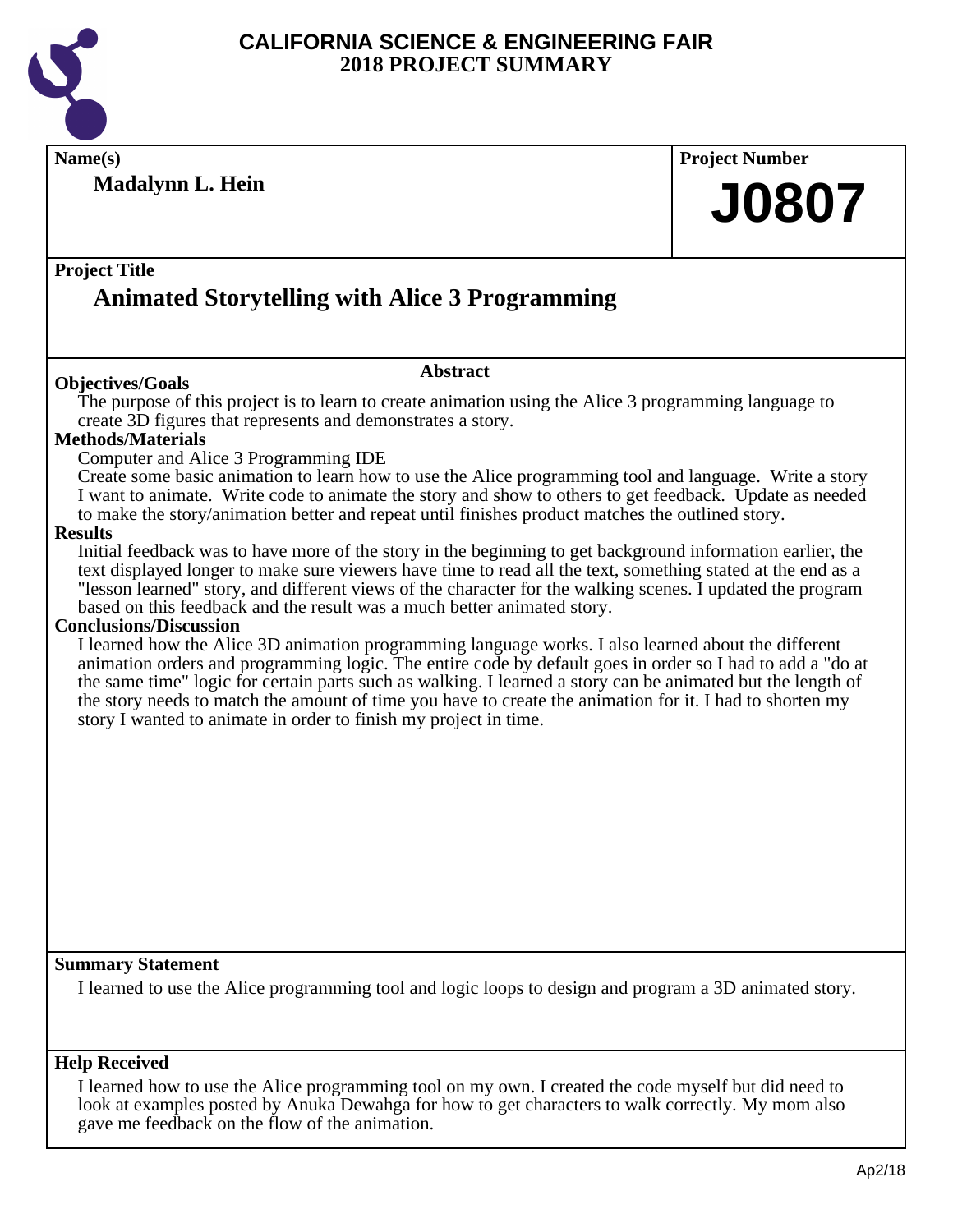

# **Peter M. Husman**

**Name(s) Project Number**

# **J0808**

# **Project Title**

# **A Computer Traffic Simulation: Vehicle Throughput across a Grid of Intersections Varying Driver and Car Parameters**

# **Abstract**

**Objectives/Goals** This computer simulation was created to produce a more accurate model of traffic, taking into account realistic driver behaviors.

# **Methods/Materials**

The simulation was written on a computer in C# and developed in Visual Studio 2017. The code was stored in a git repository and the changes were logged and managed with GitHub.

The simulation was analyzed by how many cars passed through the test environment as compared to the number of car crashes across hundreds of trials with varied car and environmental parameters. The cars' parameters included an acceleration and deceleration constant, a maximum speed, and a target headway. Each intersection is assigned light timing at the beginning of each trial.

# **Results**

The trials were able to approach high car survival rates, in some cases almost 90%, as the algorithm was improved over time. The throughput percentage for the simulation varied slightly in each trial, as the parameters of each car and intersection were randomized to help increase realism.

# **Conclusions/Discussion**

The simulated cars were able to replicate some behaviors seen in real cars with real drivers. According to the research, drivers on a road without a bottleneck exhibit three behaviors: a period of acceleration, a period of stability, and a period in which the cars slow down in a jam. In the simulation, these behaviors also exist in a very visible form.

# **Summary Statement**

This computer simulation of traffic modeled cars as independent units, each implementing a basic algorithm based on internal and environmental factors, to achieve somewhat realistic behaviors to eventually predict routes and flow.

# **Help Received**

I wrote and executed the simulation and the data analyzer by myself. Stan Khaykin taught me the concept of linked lists.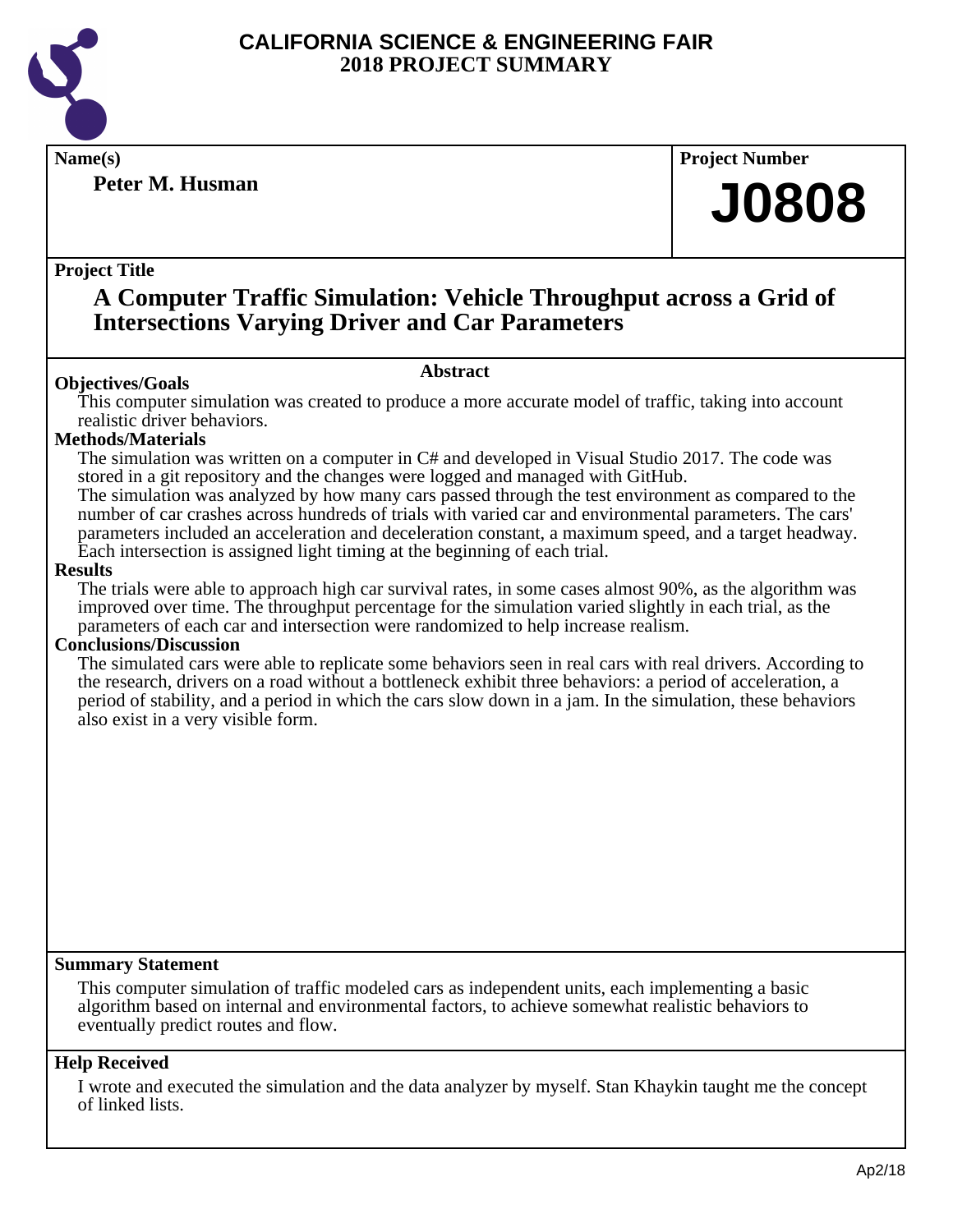

**Nithika Karthikeyan**

**Name(s) Project Number**

# **J0809**

# **Project Title**

**Objectives/Goals**

# **The Design of Algorithms to Encode English Text in Amino Acids Using Digital Data Compression Techniques**

# **Abstract**

Worldwide digital data is forecast to grow to 160 zettabytes (10^18 KB) in 2025. Traditional storage solutions are not keeping up with this exponential demand, increasing the cost of data storage. Most data (75%) is archival in nature, for which storage access is not time critical.

DNA and amino acids are being considered as unconventional, high-density storage media for archival data. Their small size (sub-nanometer for DNA and nanometer for amino acids) and non-binary nature can result in 85% space savings compared to current storage solutions.

The goal of this project is to devise algorithms to further increase the space efficiency of amino acid storage media using data compression techniques and data characteristics.

# **Methods/Materials**

Two encoding and decoding algorithms were invented. The FixedLength algorithm assigns two amino acids to a byte of data, based on size. The VariableLength algorithm uses Huffman encoding and text characteristics, to assign one or two amino acids for every byte.

Using Pascal and a Windows PC, the algorithms were implemented. The output of encoding, a sequence of amino acids (peptide), was checked for stability and structure using free simulation software. Peptide sequencing to ensure it stored the sequence correctly, was done using free Mass Spectroscopy simulation. These algorithms were compared to the baseline algorithm, Sabry. Each algorithm was run over nine English texts of differing lengths. The decoded text was compared to the original for correctness. An end-end amino acid storage system has been proposed, but not implemented, as it is outside the scope of this project.

# **Results**

FixedLength is 35% better than baseline and VariableLength is 42% better. The encoding and decoding times of both algorithms are comparable to Sabry. Overall, both algorithms proved to be more efficient than baseline.

# **Conclusions/Discussion**

Computations showed that VariableLength can store "The Bible" in 8% of the space needed by solid state memory. This will bring huge space savings at data centers and the electricity needed to run them, thus reducing storage cost. As slow access of archival data is acceptable, chemical processes involved would not deter the application of this storage solution.

Enhancements could be made to represent other media types. Duplicate amino acids when sequencing has to be resolved. Actual synthesis and sequencing would prove the system works.

# **Summary Statement**

This project involves the creation of two algorithms that reduce data storage costs using unconventional storage media.

# **Help Received**

I designed the algorithms on my own, but received some help with the understanding of amino acids from BioCurious as well as several online websites.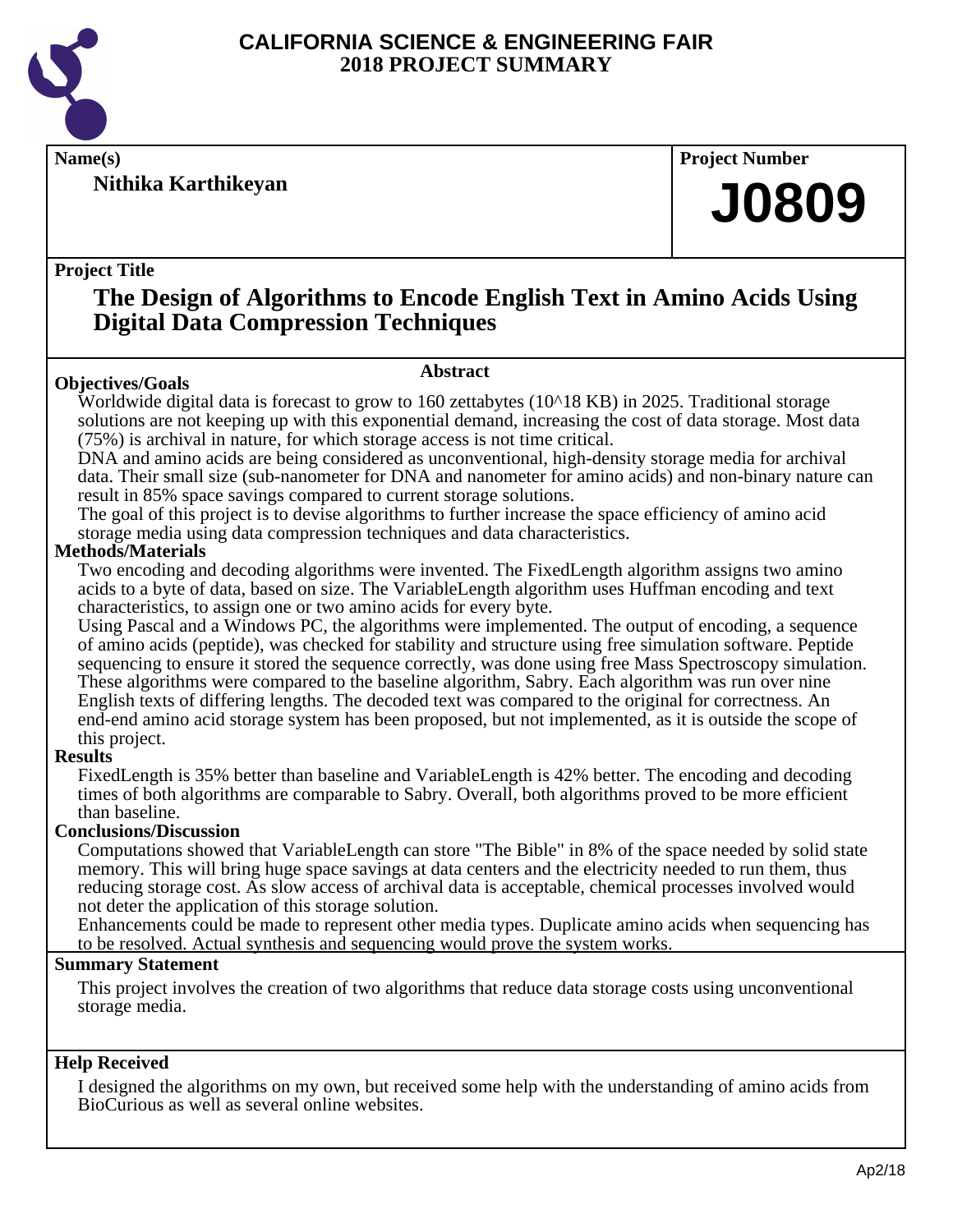

**Rohan A. Karunaratne**

**Name(s) Project Number**

# **J0810**

# **Project Title**

# **A Real-Time Tactile Image Generator for the Blind and Visually Impaired**

# **Objectives/Goals**

The goal of this project was to successfully create tactile image by taking a digital image, breaking it up into a 6 by 6 array, and then assigning each array to one push rod which will go up and down based on how far away the object is. There by allowing a blind person to "feel" an image of his surroundings in real-time. The purpose of this project was to help blind and visual impaired people "see" their surroundings by creating a tactile representation of their surroundings. With the help of this technology, the blind and visually impaired navigate more efficiently through the world.

**Abstract**

# **Methods/Materials**

# Materials:

SG90 Hobby Servos (x36), 3D printer, Computer with Python and Arduino programming software, Spring Pins, Arduino Uno, PCA9685 servo driver, Jumper Wires, Camera.

Procedure:

1. Design the fixture to hold the servos, the push rods, and pistons

2. 3D print the designs using the 3D printer

3. Install the servos and push rods so the fixture works

4. Take an image from a camera. Write python code to break the image up into a 6 by 6 array. Depending on the luminosity value of each sector, make the pistons go up and down using Arduino code. The Arduino should communicate with the PCA via I2C to drive the servos.

5. After working with a still image, write python code to take live video to pixelate the video into a 6 by 6 array that can continuously update depending on the video.

# **Results**

I plotted a chart that shows the extension of the push rod vs the luminosity values. In the chart, a blue line represents the theoretical position the push rod should take, while an orange line shows were the measured extension. The theoretical equation is as follows:  $10mm*(1-COS(3.14*Luminosity Value)/255))$ .

# **Conclusions/Discussion**

Overall, this project can help the blind navigate through their every day lives. If I can reduce the size of my project, blind people can use this in their everyday lives.

Follow-up Project:

While light and dark represent a visual image, the actual contours of the object may make more sense to a blind person feeling the object because light and dark are not a full representation. It may be better to

# **Summary Statement**

In this project, I created a machine that could take images from a camera and make them into a tactile image with applications for the blind and visually impaired.

# **Help Received**

I got help from my cousin with some of the code regarding com ports. I used my dad's 3d printer to make my parts. The assembly, 3d designs, and majority of the code was done by me.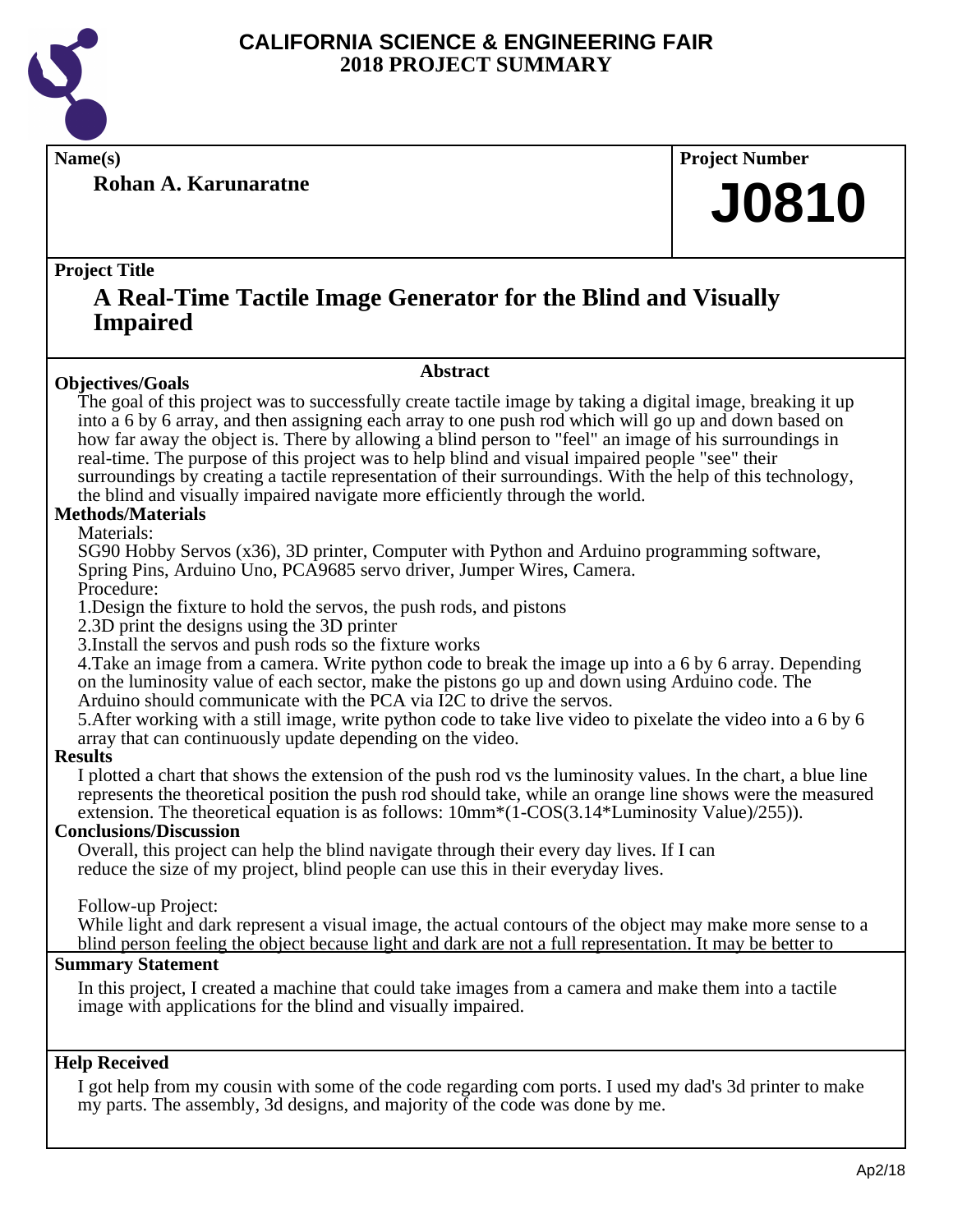

**Houjun (Jack) Liu**

**Name(s) Project Number**

# **J0812**

# **Project Title**

# **Comparing the Effects of Various Corpora's Qualities on NLG/NLP Systems**

**Abstract**

# **Objectives/Goals**

The experiment is designed to analyze the relationship between the input quality of a dataset and the output quality of a dataset after it is processed a Natural Language Generation (NLG) system - a system that would generate text based on an input. During the experiment, the focus is to identify whether or not the input/output qualities affect each other in a linear pattern (hence, having an equal ratio in growth.)

# **Methods/Materials**

Four corpora of incrementing quality, two generation systems, Python and Wolfram Mathematica - where scripts written for this experiment computation is executed, Gold Standard benchmark corpus "1200 Graded Sentence for Analysis" for evaluation.

The four corpora are all separately fed in small batches into the two generation systems, which generates five batches of 100 sentences based on the corpora. These sentences are evaluated according to the benchmarks of the Gold Standard corpus. An average quality score between 1-5 is found for each batch. A best fit line between the input quality of each corpus against the average quality score across all five batches for that corpus is found, and finally, the error rate of that fit line is identified to test the linearity of the dataset.

# **Results**

According to the data, both model's best fit lines all have near-zero error values. Furthermore, the ratios between input and output qualities on each of these models stayed approximately the same around 1.

# **Conclusions/Discussion**

Since both sets of numerical data collected above identified a linear pattern between the input quality and the output quality of the NLG system, it is shown that the data observed had a linear relationship with each other. This result would help model the performance of an NLG system for the future.

# **Summary Statement**

NLG systems' input and output corpora's qualities are compared, and it is found that, when data of various quality is fed through and NLG system, the input and output data had a linear relationship in quality.

# **Help Received**

My science teachers helped proofread the display board and check for semantic and grammatical errors.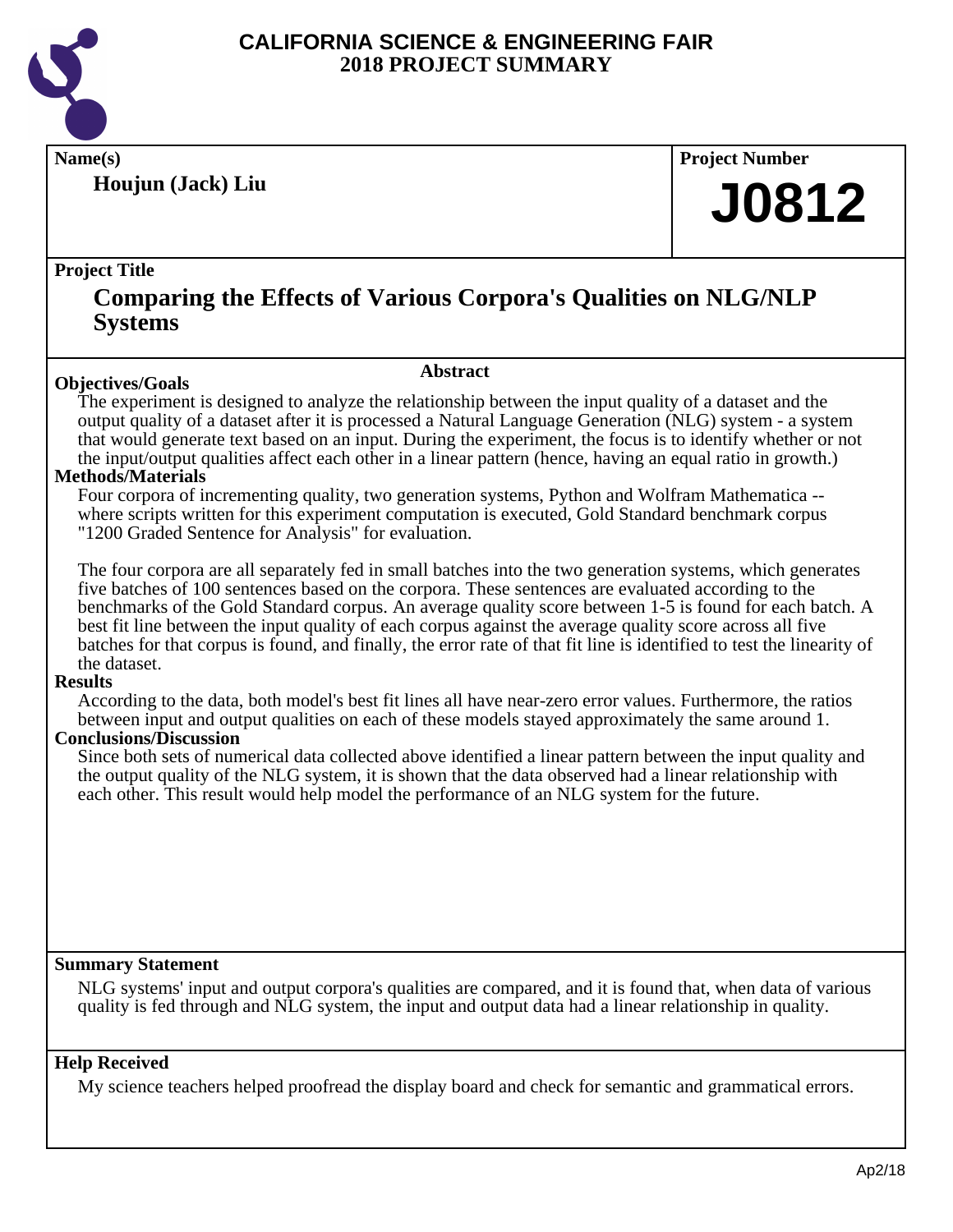

**Kavya M. Pandrangi**

**Name(s) Project Number**

# **J0813**

# **Project Title**

# **Automated Insulin Delivery Model with Feedback for Diabetics: A Microcontroller and Sensor Based Bioengineering Project**

# **Abstract**

**Objectives/Goals** Many diabetics constantly monitor their blood sugar levels and administer insulin as needed. To help diabetics, extensive research is being done to create a device which functions like pancreas by automatically administering insulin as needed, but many obstacles stand in the way of adoption - e.g., trust issues. The goal of my project is to design a contraption to simulate artificial pancreas which will also provide real-time feedback to the users to alleviate trust issues.

# **Methods/Materials**

I used acid-base neutralization concept to simulate the process of insulin normalizing high blood sugar levels using vinegar in place of blood and baking soda for insulin. First part of my design consists of a DC motor configured to pump baking soda solution when the vinegar solution is acidic enough. A conductivity sensor is placed in the vinegar jar to work like a variable resistor as the baking soda is pumped. The potentiometers in my circuit are calibrated such that the pump would stop pumping baking soda as soon as the vinegar is neutralized. To provide feedback to the user, I created a mobile application that takes input from an arduino connected to an ultrasonic level sensor. I connected ultrasonic sensor to the top of the baking soda solution jar so I can measure the amount of baking soda left in the jar as it is being pumped into the vinegar jar. The Arduino then publishes the information to the mobile app about when the baking soda was pumped and how much is left. When the level of the baking soda is low enough, the arduino will send out a notification to the app. This would alleviate the user engagement and trust concerns since the user would be getting constant feedback whenever insulin is pumped.

# **Results**

After I calibrated the potentiometers to stop the pump when the vinegar solution is neutralized, I was able to accurately determine how much baking soda solution (i.e., insulin in the model) was used. I was then able to publish this information to the mobile app as well as to determine when the insulin reservoir needs to be refilled or replaced.

# **Conclusions/Discussion**

This model shows that automation and real-time monitoring of insulin delivery are feasible. Some enhancements are still necessary which I plan to address in future: miniaturization of the circuits, more accurate ways to determine insulin levels in the pump (instead of ultrasonic sensor) and publishing blood sugar levels also to the application.

# **Summary Statement**

My project is about building an automated insulin delivery model with real-time mobile app based feedback for diabetics using a microcontroller and ultrasonic and conductivity sensors.

# **Help Received**

I learnt about acid-based neutralization and electronic circuit concepts at school. I then designed and programmed the model after reading thru online material on circuits, arduino and sensors. My mom reviewed my circuit and dad reviewed my code.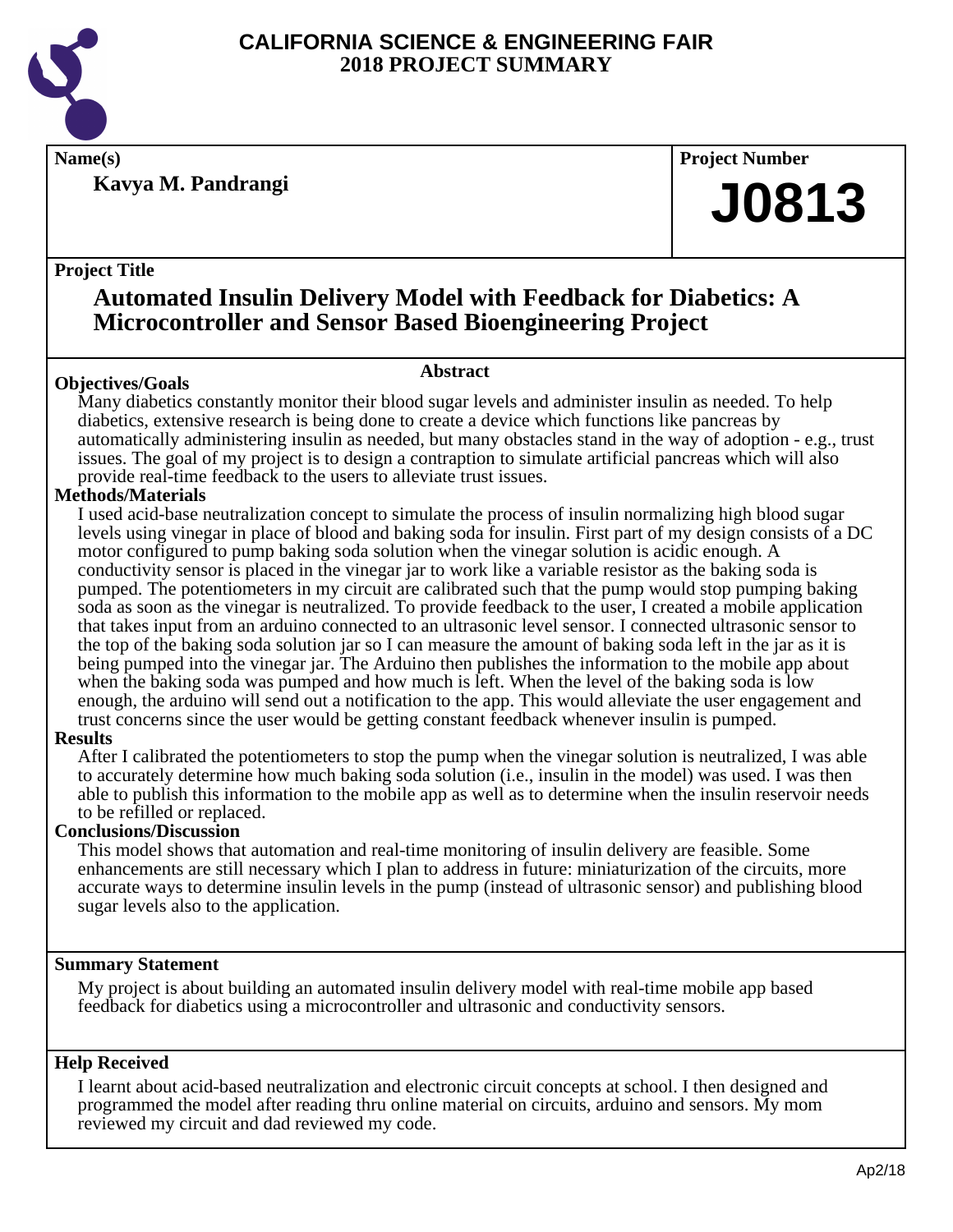

# **Sneha Revanur**

**Name(s) Project Number**

# **J0814**

# **Project Title**

# **Analyzing Gender-Based Violence and Aggressive Behavior through Social Media Data**

**Abstract**

**Objectives/Goals** My project goal was to develop a computational model to classify Tweets for relevance to gender-based violence (GBV), a prevalent human rights issue that transcends a variety of demographics.

# **Methods/Materials**

I defined four classes that pertain to GBV: Physical Violence, Sexual Violence, Harmful Practices, and Other. I used the Python programming language. I extracted data from the Twitter API based on class-specific search criteria and employed the Natural Language Toolkit (NLTK) for natural language processing on Tweet text. Of the 4,000 filtered Tweets, 80% were used as training data and the rest were used as testing data. I used the Naive Bayes classification algorithm to train the machine learning model. I went on to conduct a comparative analysis of two feature sets consisting of unigrams and bigrams. I also constructed a confusion matrix to better analyze the model's performance.

# **Results**

The feature set based on my search criteria had the highest accuracy, with over 85%. For the NLP-based features, Harmful Practices had the highest precision and Other had the lowest. For the search criteria-based features, Harmful Practices had the highest precision and Physical Violence had the lowest. The countries that most frequently discussed GBV included the US, UK, Canada, India, and Australia.

# **Conclusions/Discussion**

I was able to meet my project goal, and successfully leveraged computational linguistics, machine learning, and computational social science to develop a highly accurate Tweet classification model for GBV.

# **Summary Statement**

I developed a computational model that can independently classify Tweets into one of four classes germane to gender-based violence (GBV) while harnessing natural language processing and machine learning.

# **Help Received**

I developed this model myself with the support of my parents and teacher sponsor.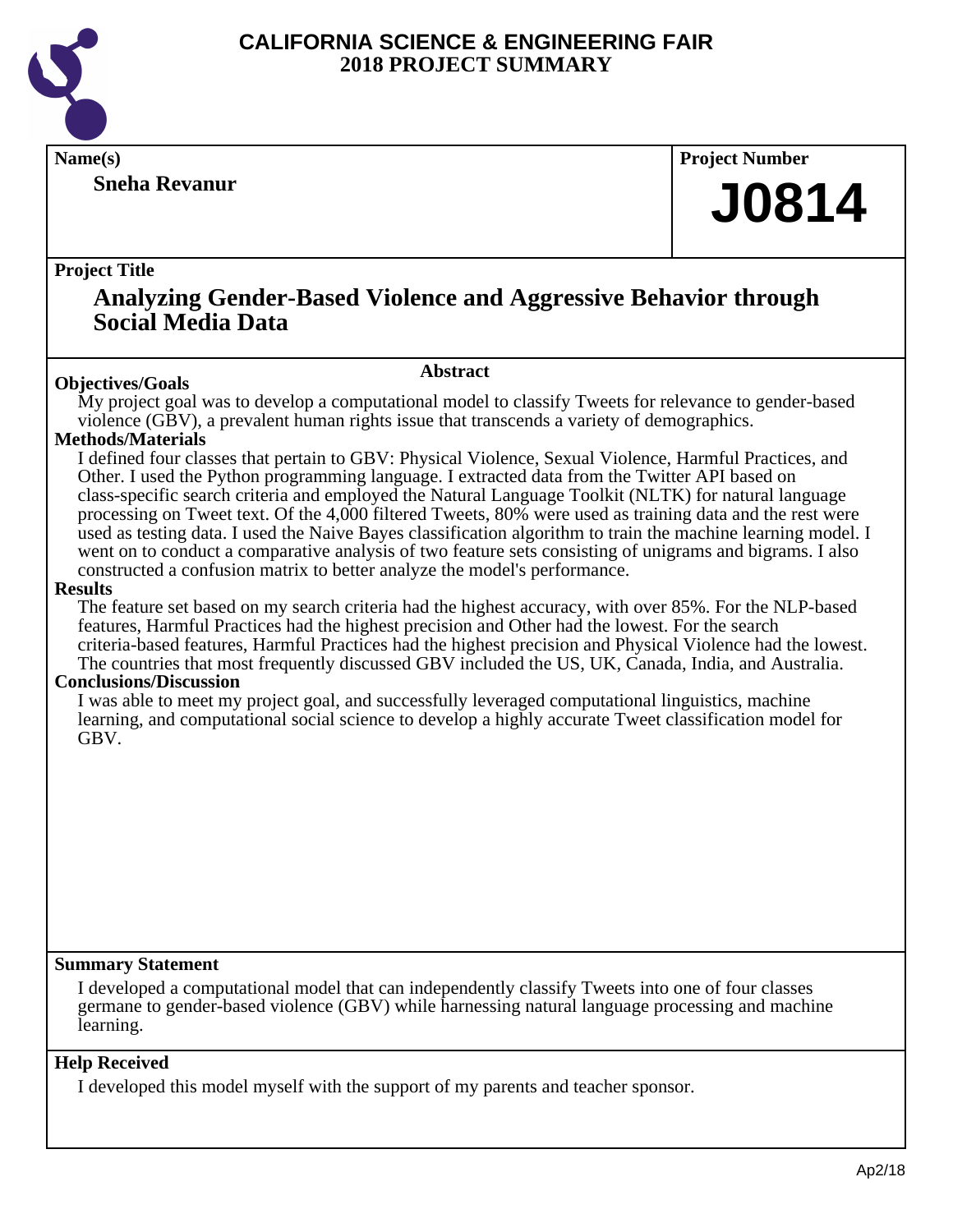

**Name(s) Project Number**

**Holden T. Robertson**

# **J0815**

# **Project Title**

# **Which Cipher Is the Most Difficult for a Computer to Decode?**

# **Abstract**

The objective of my project was to determine which type of cipher was the hardest for a computer to decode: The Ceaser Cipher, The Polybius Square, and The Vigenere Cipher.

# **Methods/Materials**

**Objectives/Goals**

To execute my project I created different files to hold each of my cipher codes. Inside each file, I first started a timer that I had imported from a dictionary. I wrote code to loop through each character in the ciphertext. Each cipher required different code to decrypt the characters. For the Vigenere Cipher, I had the code build a matrix for me. For the Polybius Square, I manually created a matrix. For my Caesar Cipher, I created a dictionary to hold all of my letters and their values. Also, I had to loop through all the possible different shift values. Lastly, I stopped my stopwatch and recorded my elapsed time in nanoseconds. Then I divided my elapsed time by 1,000,000,000 to get seconds. The materials that I used are the following: a stopwatch that was built into my code, and by visually assessing the number of lines of code.

# **Results**

The results showed that the Vigenere Cipher had the greatest lines of code, with the Polybius Square coming in second, and the Caesar Cipher in third. For the overall time the Caesar Cipher comes in first with the longest time, Vigenere Cipher in second with the next longest, and Polybius Square with the least.

# **Conclusions/Discussion**

I believe that I received these results because the Vigenere Cipher had the most complex code, due to its 26 by 26 matrix, so it would have the most lines of code. The Polybius Square has the second greatest lines of code because it has a matrix that is much smaller than the matrix in the Vigenere Cipher but still more complex than the Caesar Cipher. The Caesar Cipher has the least lines of code but the most time because it is repeating a fairly simple task many times. The Polybius Square received the least time because it had the least number of steps of all the codes. The Vigenere Cipher had the second least time because it was doing a fairly simple task that had complex components.

# **Summary Statement**

I showed that the Vigenere Cipher was the most difficult due to it's 26 by 26 matrix, which took the most lines of code.

# **Help Received**

I would also like to thank my father for instructing me during the allotted amount of time while I am creating the computer code to decode the cipher.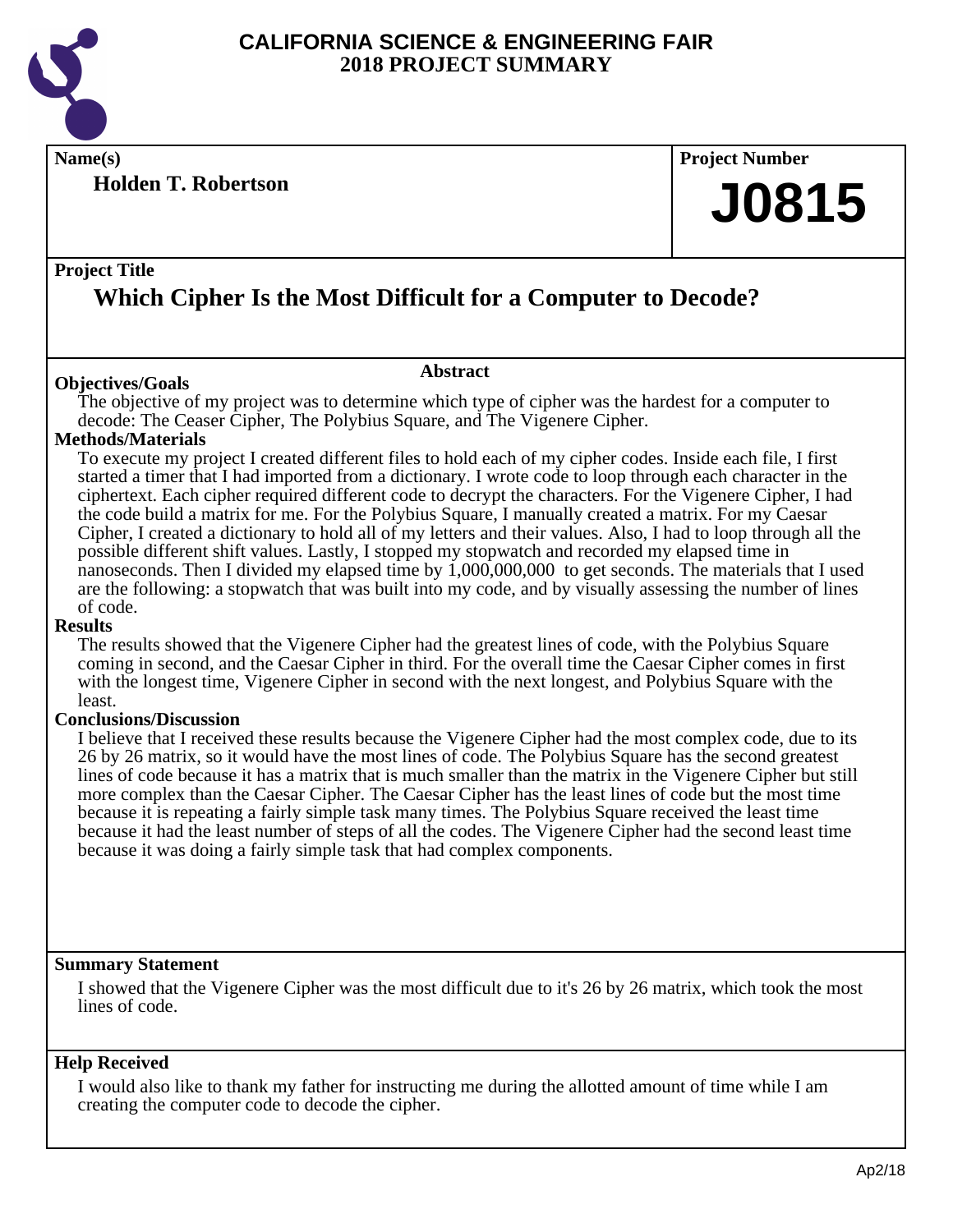

**Dana S. Saeteurn**

**Name(s) Project Number**

# **J0816**

# **Project Title**

# **How Sound Cues Affect a Visually-Impaired Person's Ability to Play Video Games**

#### **Abstract**

**Objectives/Goals** The objective of my project is to design a video game with sound cues so that a visually impaired person can have the ability to play it.

# **Methods/Materials**

Developed "Help Cat Find His Clarinet" game on https://scratch.mit.edu/projects/143658317/ by incorporating clarinet music notes to guide players in achieving the game's objective, tested visually impaired players and players with no visual impairments of the same ages by timing how long it took to complete the objective of the game with and without blindfolds and with and without sound, interviewed/surveyed participants' experiences playing the game, and calculated score averages and analyzed data to see if hypotheses were correct.

# **Results**

The test subjects strongly agreed that the sound cues were helpful when you are blind because Statement #3 (The sound cues were helpful in the game.) on my survey sheet got the highest average rating of 4.6 out of 5.0. Also, the survey revealed that the test subjects strongly disagreed with Statement #2 (It was possible to meet the objective of the game with no sound cues.) with a rating of 2.6 out of 5.0. In addition, only 3/10 kids were able to complete my game without sound cues within a 1:30 min. time limit. Lastly, the visually impaired kids finished my game faster at an average speed of 55 seconds while it took the seeing kids an average of 59.07 seconds to finish.

# **Conclusions/Discussion**

My experimental results support my hypotheses that sound cues are helpful to the visually impaired and that the visually impaired test subjects can complete the video game faster than the test subjects can with no impairments. This shows that visually impaired kids rely heavily on hearing to learn. Since a visually impaired person can play video games like a regular person can, then we should understand that all people will benefit from having sound to assist them in their daily activities. Most importantly, having a disability shouldn't prevent someone from doing what an able body can do.

# **Summary Statement**

My project is a video game enhanced by sound cues that I coded to allow the visually impaired to be able to play it.

# **Help Received**

I designed and created the video game by myself, but I learned the basics of coding at the UC Merced Mother and Daughter Science Camp. The Merced County Office of Education helped me get in contact with visually impaired students throughout the county so I can be able to perform my experiment.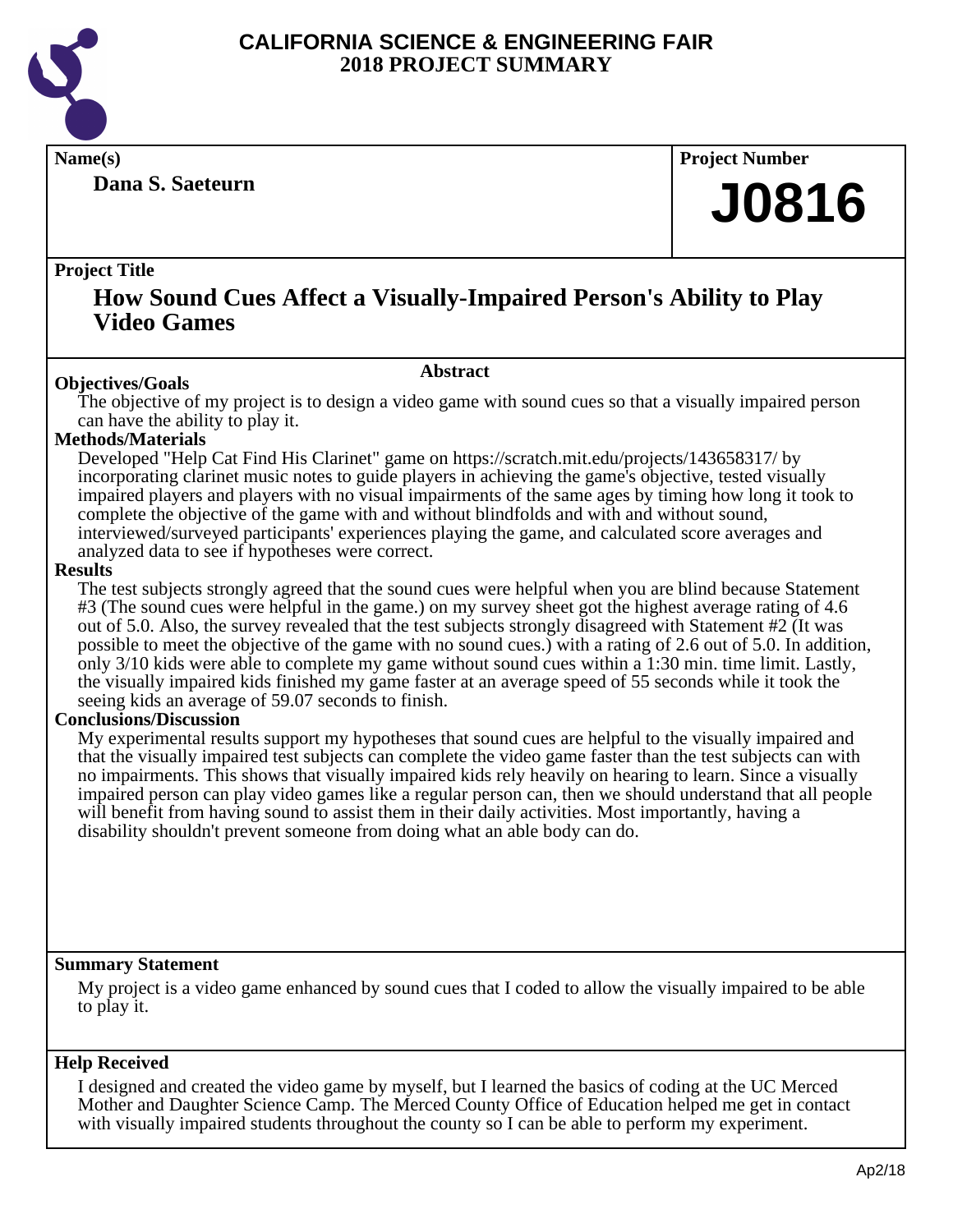

| Name(s)<br><b>Ziyad Soliman</b>                                                                                                                                                                                                                                                                                                                                                                                                                                                                                                                                                                                                                                                                                                                                                                                                                                                                                                                                                                                                                                                                                                                                                                    | <b>Project Number</b> |
|----------------------------------------------------------------------------------------------------------------------------------------------------------------------------------------------------------------------------------------------------------------------------------------------------------------------------------------------------------------------------------------------------------------------------------------------------------------------------------------------------------------------------------------------------------------------------------------------------------------------------------------------------------------------------------------------------------------------------------------------------------------------------------------------------------------------------------------------------------------------------------------------------------------------------------------------------------------------------------------------------------------------------------------------------------------------------------------------------------------------------------------------------------------------------------------------------|-----------------------|
|                                                                                                                                                                                                                                                                                                                                                                                                                                                                                                                                                                                                                                                                                                                                                                                                                                                                                                                                                                                                                                                                                                                                                                                                    | <b>J0817</b>          |
| <b>Project Title</b><br>Map It Right!                                                                                                                                                                                                                                                                                                                                                                                                                                                                                                                                                                                                                                                                                                                                                                                                                                                                                                                                                                                                                                                                                                                                                              |                       |
|                                                                                                                                                                                                                                                                                                                                                                                                                                                                                                                                                                                                                                                                                                                                                                                                                                                                                                                                                                                                                                                                                                                                                                                                    |                       |
| <b>Abstract</b>                                                                                                                                                                                                                                                                                                                                                                                                                                                                                                                                                                                                                                                                                                                                                                                                                                                                                                                                                                                                                                                                                                                                                                                    |                       |
| <b>Objectives/Goals</b><br>The motive of this project is to create an autonomous robot using the LIDARLite V3 sensor to produce a<br>2D map of an uncharted area. A secondary application enables the robot to measure distances.<br><b>Methods</b> /Materials<br>The robot was constructed from a LIDARLite V3 Sensor, AX-12A Servo, Arduino Board, Breadboard,<br>and two KR-250 Servos. Downloaded a software called Arduino to program. The robot was programmed<br>to map out an area and then compared to the actual room.<br><b>Results</b><br>The first several trials did not generate an accurate map as the corners were sharp and the lines were<br>crooked. Changing the different connections on the robot and modifying the code produced accurate<br>results for the ten rooms tested.<br><b>Conclusions/Discussion</b><br>The implications of my results may be used in numerous situations, specifically the military, which helps<br>soldiers have a plan before going in an unknown area. I created my robot to have the ability use various<br>sensors for many other missions, such as locating radiation hotspots in a nuclear power plant or locating<br>rust on a bridge. |                       |
| <b>Summary Statement</b>                                                                                                                                                                                                                                                                                                                                                                                                                                                                                                                                                                                                                                                                                                                                                                                                                                                                                                                                                                                                                                                                                                                                                                           |                       |
| I created an autonomous robot to map out an unknown room or area using a LIDARLite V3 sensor.                                                                                                                                                                                                                                                                                                                                                                                                                                                                                                                                                                                                                                                                                                                                                                                                                                                                                                                                                                                                                                                                                                      |                       |
| <b>Help Received</b><br>My older brother recommended I learn the Extended Kalmin Filter (EKF) to help with my calculations                                                                                                                                                                                                                                                                                                                                                                                                                                                                                                                                                                                                                                                                                                                                                                                                                                                                                                                                                                                                                                                                         |                       |